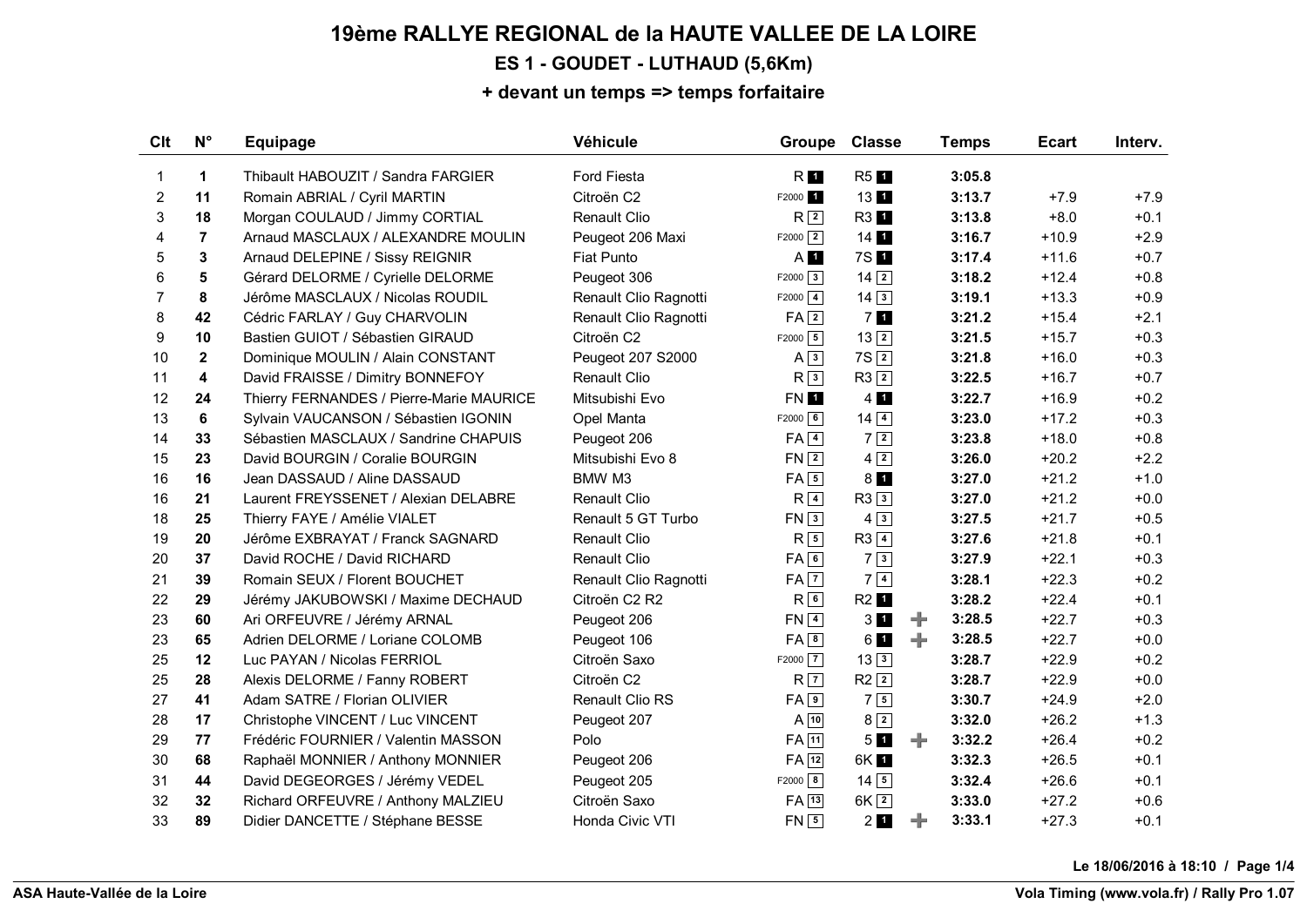## **19ème RALLYE REGIONAL de la HAUTE VALLEE DE LA LOIRE**

**ES 1 - GOUDET - LUTHAUD (5,6Km)**

**+ devant un temps => temps forfaitaire**

| <b>Clt</b> | $N^{\circ}$ | <b>Equipage</b>                          | Véhicule               | Groupe             | <b>Classe</b>                        |   | <b>Temps</b> | <b>Ecart</b> | Interv. |
|------------|-------------|------------------------------------------|------------------------|--------------------|--------------------------------------|---|--------------|--------------|---------|
| 34         | 66          | Philippe LANDON / Alain DEMEURE          | Peugeot 106            | $FA$ $14$          | $6\sqrt{2}$                          | ÷ | 3:33.2       | $+27.4$      | $+0.1$  |
| 35         | 90          | Loris BADIOU / Maxime MACHABERT          | Peugeot 106            | FN6                | $2\sqrt{2}$                          | ÷ | 3:33.5       | $+27.7$      | $+0.3$  |
| 36         | 19          | David BERARD / Jean-François BOUSSIT     | <b>Renault Clio</b>    | $R^{8}$            | $R3\sqrt{5}$                         |   | 3:33.9       | $+28.1$      | $+0.4$  |
| 37         | 40          | Jean-Philippe GIRY / John GUITTARD       | Honda Civic            | $A$ 15             | 76                                   |   | 3:34.2       | $+28.4$      | $+0.3$  |
| 38         | 79          | Pierre PHILIPPOT / Florian AUDIGIER      | Citroën AX Sport       | $FA$ $16$          | $5\sqrt{2}$                          | ÷ | 3:34.5       | $+28.7$      | $+0.3$  |
| 39         | 63          | Christophe DUMAS / Philippe DUMAS        | Honda Civic            | $FA$ <sup>17</sup> | $6\sqrt{3}$                          | ÷ | 3:34.6       | $+28.8$      | $+0.1$  |
| 40         | 27          | Stéphane CAYREYRE / Fabrice PONCIN       | Citroën C2             | $R^{9}$            | R23                                  |   | 3:35.0       | $+29.2$      | $+0.4$  |
| 41         | 14          | Maurice BENIER / Thierry DEVAUX          | Citroën Saxo           | $F2000$ 9          | $13\sqrt{4}$                         |   | 3:35.5       | $+29.7$      | $+0.5$  |
| 42         | 94          | Yoann MARTIN / Jean-Philippe ALLEMAND    | Citroën Saxo           | F2000 10           | $13\overline{5}$                     | ÷ | 3:35.6       | $+29.8$      | $+0.1$  |
| 43         | 64          | Frédéric BONNEFOY / Joris BONCOMPAIN     | Peugeot 106 S16        | $FA$ <sup>18</sup> | $6\sqrt{4}$                          | ÷ | 3:36.4       | $+30.6$      | $+0.8$  |
| 44         | 58          | Franck CHANGARNIER / Corinne CHANGARNIER | Renault Clio Ragnotti  | $FN$ $7$           | $3\sqrt{2}$                          | ÷ | 3:38.8       | $+33.0$      | $+2.4$  |
| 45         | 104         | Gaëtan CARTERON / Mickaël MONTEILLER     | Citroën AX             | F2000 11           | $12$ 1                               | ÷ | 3:39.0       | $+33.2$      | $+0.2$  |
| 46         | 74          | Frédéric SARAIVA / Jordan MAY            | Peugeot 106 S16        | F2000 12           | $13\sqrt{6}$                         | ÷ | 3:39.7       | $+33.9$      | $+0.7$  |
| 47         | 86          | Sébastien AIGLON / Elian GRANIER         | Polo                   | $FN$ $8$           | 2 <sup>3</sup>                       | ÷ | 3:40.2       | $+34.4$      | $+0.5$  |
| 48         | 107         | Thierry MOULIN / Amaury DEVAUX           | Citroën AX Gti         | $FN \boxed{9}$     | 11                                   | ÷ | 3:40.3       | $+34.5$      | $+0.1$  |
| 49         | 47          | Renaud RIBOT / Jérémy VAST               | Peugeot 309GTi         | F2000 13           | $14\sqrt{6}$                         | ÷ | 3:40.7       | $+34.9$      | $+0.4$  |
| 50         | 70          | Jérôme FLEURY / Kévin CHANTRE            | Peugeot 205 GTI        | $F2000$ 14         | $13\overline{7}$                     | ╬ | 3:41.2       | $+35.4$      | $+0.5$  |
| 51         | 103         | Benjamin LEMAIRE / Simon LEMAIRE         | Peugeot 106            | F2000 15           | $12\sqrt{2}$                         | ÷ | 3:41.4       | $+35.6$      | $+0.2$  |
| 52         | 78          | Frédéric MASSON / Aloïs ROCHE            | Citroën AX             | $FA$ 19            | $5\sqrt{3}$                          | ÷ | 3:41.5       | $+35.7$      | $+0.1$  |
| 53         | 45          | Clément DECHAUD / Anne-Charlène DUMONT   | Peugeot 206            | F2000 16           | $14\overline{7}$                     |   | 3:41.6       | $+35.8$      | $+0.1$  |
| 54         | 61          | Marc LESUEUR / Julien BONNEFOY           | <b>Renault Clio RS</b> | FN 10              | $3\sqrt{3}$                          | ÷ | 3:41.7       | $+35.9$      | $+0.1$  |
| 55         | 31          | Cyril CHAPUIS / Ludovic MASSON           | Peugeot 206            | $FA$ <sub>20</sub> | 6K <sub>3</sub>                      |   | 3:42.1       | $+36.3$      | $+0.4$  |
| 56         | 100         | Laurent DREVET / Bastien DREVET          | Citroën AX             | F2000 17           | $12\sqrt{3}$                         | ÷ | 3:42.2       | $+36.4$      | $+0.1$  |
| 57         | 43          | Antoine FAYOLLE / Laurie MALAQUI         | <b>BMW</b>             | F2000 18           | $14 \overline{\overline{\smash{8}}}$ | ÷ | 3:42.3       | $+36.5$      | $+0.1$  |
| 58         | 51          | Rodolphe PICARD / Gaëtan LASSABLIERE     | Peugeot 206            | F2000 19           | $14$ 9                               | ÷ | 3:42.7       | $+36.9$      | $+0.4$  |
| 59         | 88          | Nicolas PASCAL / Laura DEGEORGES         | Citroën Saxo           | FN 11              | $2\sqrt{4}$                          | ÷ | 3:43.2       | $+37.4$      | $+0.5$  |
| 60         | 48          | Jérémy FERRIOL / Emile FERRIOL           | Peugeot 206            | F2000 20           | $14$ $10$                            | ÷ | 3:44.9       | $+39.1$      | $+1.7$  |
| 61         | 105         | Alexandre FERREIRA / Julie AMBLARD       | Peugeot 205 Rallye     | $FN$ $12$          | $1\sqrt{2}$                          | ÷ | 3:46.2       | $+40.4$      | $+1.3$  |
| 62         | 87          | Christophe PASCAL / David ESTEVENON      | Peugeot 106            | $FN$ $13$          | $2\sqrt{5}$                          | ÷ | 3:46.4       | $+40.6$      | $+0.2$  |
| 63         | 26          | Fabien VALDIVIA / Guillaume FERRET       | Renault GT Turbo       | $FN$ $14$          | $4\sqrt{4}$                          |   | 3:46.7       | $+40.9$      | $+0.3$  |
| 64         | 95          | Cyrille VINCENT / Grégory DURIAUX        | Simca Rallye 3         | F2000 21           | $12\sqrt{4}$                         | ÷ | 3:47.2       | $+41.4$      | $+0.5$  |
| 65         | 22          | Michel DEPEYRE / Christine BATISTA       | Citroën DS3            | $R$ <sup>10</sup>  | R36                                  |   | 3:48.7       | $+42.9$      | $+1.5$  |
| 66         | 15          | Florent SABATIER / Julien SABATIER       | BMW M3                 | $FA$ 21            | $8\sqrt{3}$                          |   | 3:48.8       | $+43.0$      | $+0.1$  |
| 67         | 52          | Laurent CAUSSE / Pascale MALLET          | Peugeot 206 GT         | F2000 22           | 14 11                                | ÷ | 3:51.4       | $+45.6$      | $+2.6$  |

**Le 18/06/2016 à 18:10 / Page 2/4**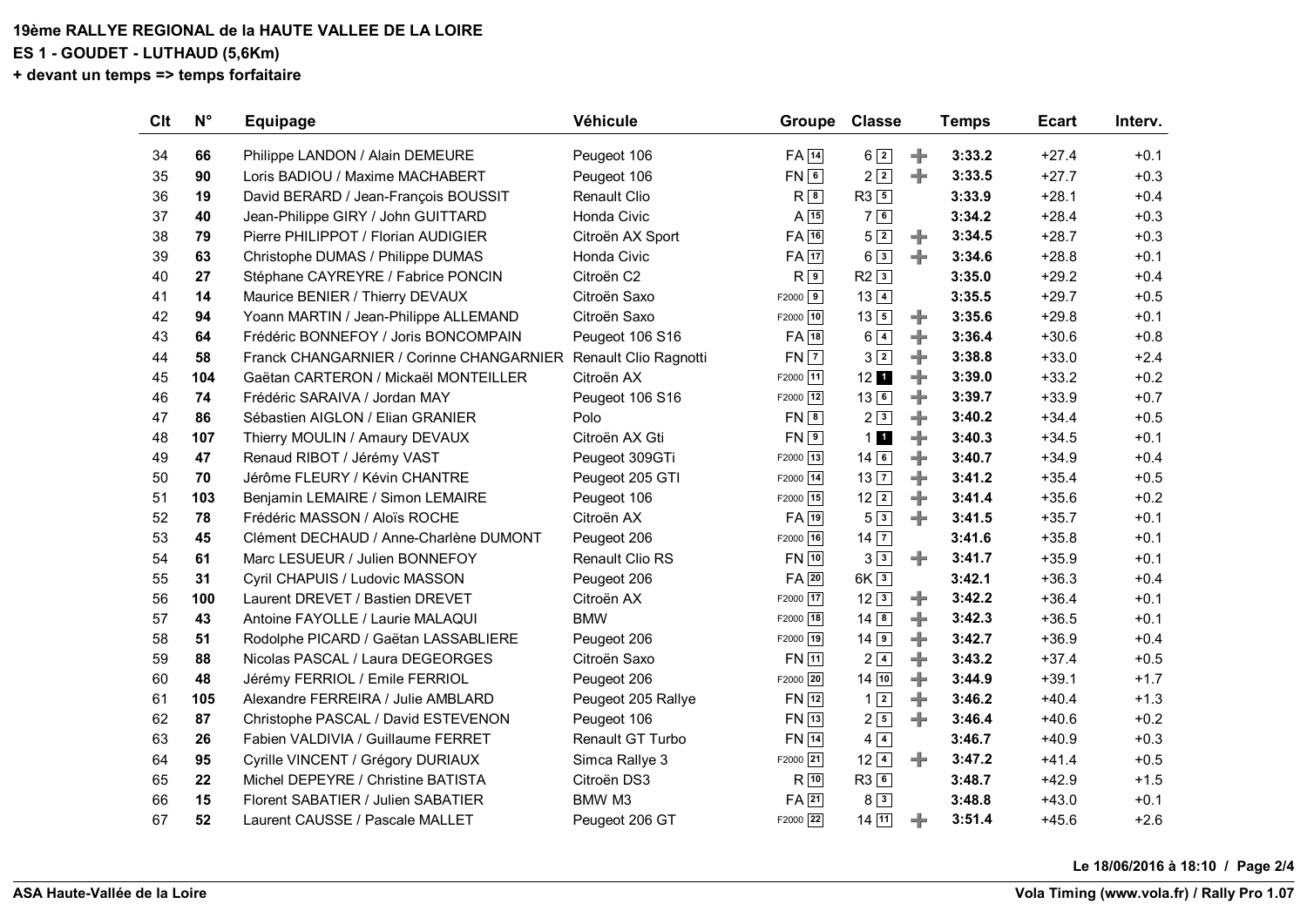# **19ème RALLYE REGIONAL de la HAUTE VALLEE DE LA LOIRE**

**ES 1 - GOUDET - LUTHAUD (5,6Km)**

**+ devant un temps => temps forfaitaire**

| Clt | $N^{\circ}$ | <b>Equipage</b>                          | <b>Véhicule</b>     | Groupe                | <b>Classe</b>       |   | <b>Temps</b> | <b>Ecart</b> | Interv. |
|-----|-------------|------------------------------------------|---------------------|-----------------------|---------------------|---|--------------|--------------|---------|
| 68  | 99          | Mathieu PERRET / Magalie LATOUR          | Peugeot 205 Rallye  | $F2000$ <sup>23</sup> | $12\sqrt{5}$        | ÷ | 3:51.8       | $+46.0$      | $+0.4$  |
| 69  | 34          | Manon DAUPHIN / Candy FAYE               | Reanult Clio 3 RS   | $A \overline{22}$     | 7 7                 |   | 3:52.9       | $+47.1$      | $+1.1$  |
| 70  | 96          | Jérémy BONNEFOY / Morgane DELOBRE        | Peugeot 205 Rallye  | F2000 24              | $12\sqrt{6}$        | ÷ | 3:53.0       | $+47.2$      | $+0.1$  |
| 71  | 109         | Maxime PLOTON / José BRAZ                | Peugeot 106 Xsi     | <b>FN</b> 15          | $1\vert 3 \vert$    | ÷ | 3:53.1       | $+47.3$      | $+0.1$  |
| 72  | 98          | Franck BADEL / Pascal LUCON              | Puegeot 106         | $F2000$ 25            | $12\overline{7}$    | ÷ | 3:53.2       | $+47.4$      | $+0.1$  |
| 73  | 82          | Dylan SAHUC / Jean-Charles SAHY          | Peugeot 106 S16     | FN 16                 | 26                  | ÷ | 3:54.3       | $+48.5$      | $+1.1$  |
| 74  | 30          | Séverine DARNE / Adeline RIFFARD         | Citroën Saxo VTS    | $FA$ <sup>23</sup>    | $6K$ $4$            |   | 3:54.7       | $+48.9$      | $+0.4$  |
| 75  | 106         | Lionel CIOCHETTO / Emma JOUVE            | Citroën AX Gti      | $FN$ $17$             | $1\vert 4 \vert$    | ÷ | 3:56.0       | $+50.2$      | $+1.3$  |
| 76  | 81          | Nathalie GARCIA / Emilie AUFFRANC        | Peugeot 106 xsi     | $FA$ 24               | $5\vert 4 \vert$    | ÷ | 3:58.1       | $+52.3$      | $+2.1$  |
| 77  | 57          | Victor SIEWIERSKI / Sébastien SIEWIERSKI | Peugeot 205         | F2000 26              | $14 \overline{12}$  | ÷ | 3:58.3       | $+52.5$      | $+0.2$  |
| 78  | 80          | Romain BERARD / Cassandra LANIEL         | Peugeot 205         | $FA$ 25               | $5\sqrt{5}$         | ÷ | 3:58.7       | $+52.9$      | $+0.4$  |
| 79  | 72          | Steven DESBORDES / Richard DESBORDES     | Citroën Saxo        | F2000 27              | 13 8                | ÷ | 3:59.0       | $+53.2$      | $+0.3$  |
| 80  | 76          | Dominique MALLEVAL / Thibaud TEISSEYRE   | Citroën C2          | F2000 28              | 139                 | ÷ | 4:00.4       | $+54.6$      | $+1.4$  |
| 81  | 36          | Vincent VALLET / Arnaud BOIRON           | <b>Renault Clio</b> | $FA$ 26               | 78                  |   | 4:00.5       | $+54.7$      | $+0.1$  |
| 82  | 35          | Philippe CHAMOUX / Logan VIALLARD        | Peugeot 309 GTI     | $FA$ 27               | $7\sqrt{9}$         |   | 4:00.9       | $+55.1$      | $+0.4$  |
| 83  | 108         | Bruno CAMET / Stéphanie FOREL            | Peugeot 106         | FN 18                 | $1\sqrt{5}$         | ÷ | 4:01.7       | $+55.9$      | $+0.8$  |
| 84  | 84          | Marc DALLET / Morgane DALLET             | Citroën Saxo        | $FN$ <sup>19</sup>    | 2 7                 | ÷ | 4:04.0       | $+58.2$      | $+2.3$  |
| 85  | 62          | René MOUNITION / Patricia LANGER         | Lotus               | GT <sub>1</sub>       | $9$ $1$             | ÷ | 4:07.4       | $+1:01.6$    | $+3.4$  |
| 86  | 92          | Adrien AIGLON / Julie GAZZANO            | Peugeot 106         | F2000 29              | 12 8                | ÷ | 4:07.7       | $+1:01.9$    | $+0.3$  |
| 87  | 83          | Maxime DEBARGES / Philippe BOY           | Peugeot 106 S16     | $FN$ 20               | 2 8                 | ÷ | 4:09.0       | $+1:03.2$    | $+1.3$  |
| 88  | 69          | Thomas BOUTEYRE / Karl COCHET            | Peugeot 106 Rallye  | FA 28                 | $6\sqrt{5}$         | ÷ | 4:09.8       | $+1:04.0$    | $+0.8$  |
| 89  | 55          | Hubert GUILLET / Laurie GUILLET          | <b>BMW 318</b>      | F2000 30              | 14 13               | ÷ | 4:10.1       | $+1:04.3$    | $+0.3$  |
| 90  | 110         | Cédric MOREL / Bastien JACOB             | Peugeot 205 rallye  | $FN$ 21               | 16                  | ÷ | 4:15.5       | $+1:09.7$    | $+5.4$  |
| 91  | 53          | Jurjen VAN KATWIJK / Maximilien MANET    | Golf Gti            | F2000 31              | $14 \overline{)14}$ | ÷ | 4:17.5       | $+1:11.7$    | $+2.0$  |
| 92  | 112         | Yoann HEUZE / Caroline SARRAZIN          | Peugeot 106         | $FN$ 22               | $1\overline{7}$     | ÷ | 4:18.1       | $+1:12.3$    | $+0.6$  |
| 93  | 93          | Anthony BOIRON / Jérémy GERENTES         | Peugeot 205         | F2000 32              | 129                 | ÷ | 4:19.7       | $+1:13.9$    | $+1.6$  |
| 94  | 56          | Julien BEYSSON / Estelle BRUNEAU         | Peugeot 205 GTi     | F2000 33              | 14 15               | ÷ | 4:20.4       | $+1:14.6$    | $+0.7$  |
| 95  | 101         | Thomas CAYROCHE / Damien COLOMB          | Peugeot 205 rallye  | F2000 34              | $12$ $10$           | ÷ | 4:23.5       | $+1:17.7$    | $+3.1$  |
| 96  | 54          | Eric ROCHE / Pierre TORTECH              | <b>BMW 318</b>      | F2000 35              | 14 16               | ÷ | 4:23.7       | $+1:17.9$    | $+0.2$  |
| 97  | 91          | Robin KAISER / Marion PIPIER             | Citroën Saxo        | $N\sqrt{23}$          | 2S <sub>1</sub>     | ÷ | 4:25.0       | $+1:19.2$    | $+1.3$  |
| 98  | 97          | Kevin LEYDIER / Guillaume CAYROCHE       | Citroën Saxo        | F2000 36              | 12 11               | ÷ | 4:30.0       | $+1:24.2$    | $+5.0$  |
| 99  | 38          | Clément CHAREYRON / Sylvain CHAREYRON    | <b>Renault Clio</b> | $FA$ <sub>29</sub>    | $7\sqrt{10}$        | ÷ | 4:36.5       | $+1:30.7$    | $+6.5$  |
| 99  | 50          | Jean-Pierre VINCENT / Calogero CASUCCIO  | Peugeot 205 GTI     | F2000 37              | 14 17               | ÷ | 4:36.5       | $+1:30.7$    | $+0.0$  |
| 99  | 59          | Laurent LIMOUZIN / Jordan LIMOUZIN       | <b>Renault Clio</b> | $FN$ 24               | $3\sqrt{4}$         | ÷ | 4:36.5       | $+1:30.7$    | $+0.0$  |

**Le 18/06/2016 à 18:10 / Page 3/4**